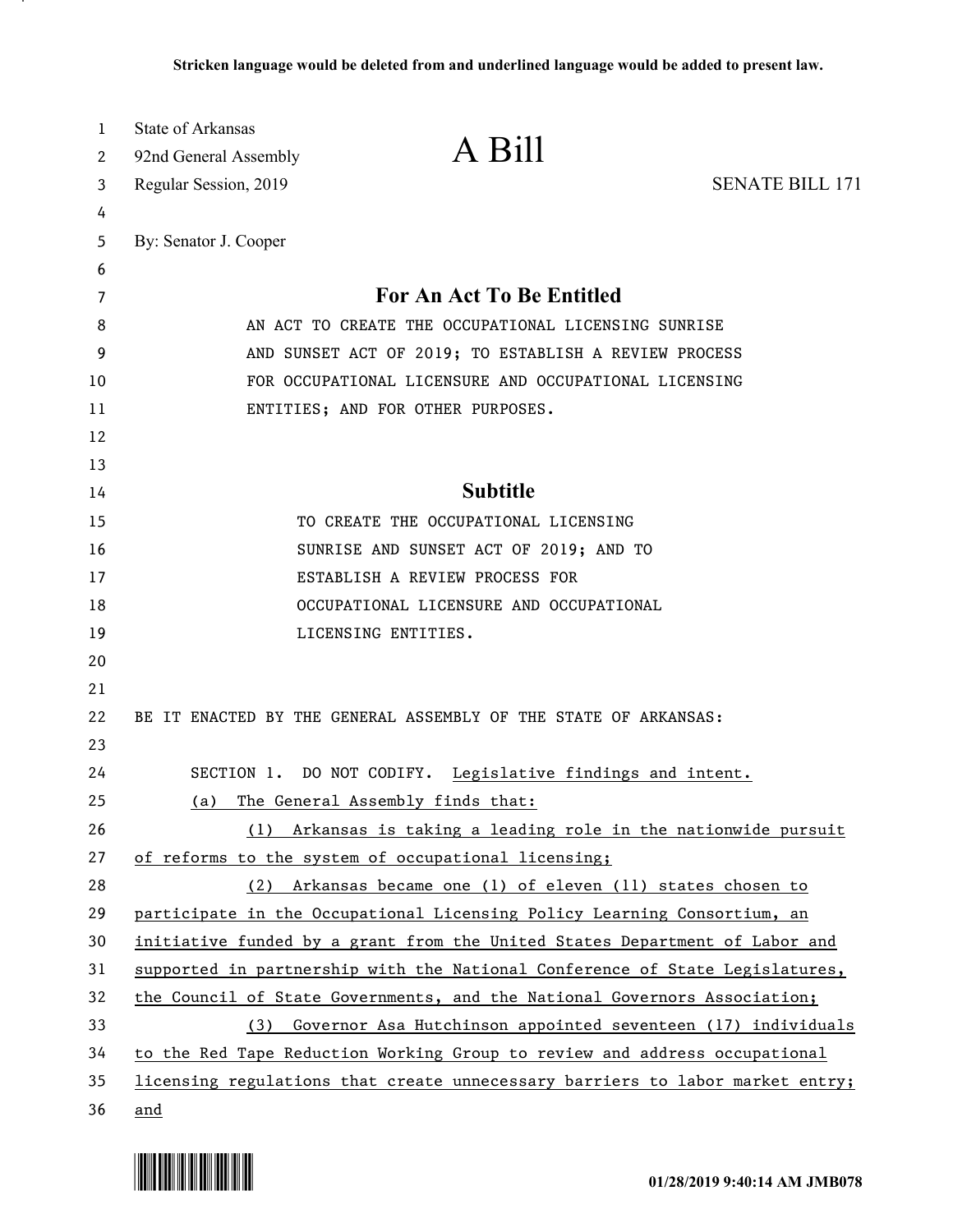| 1  | The Red Tape Reduction Working Group issued a final report<br>(4)            |  |  |  |
|----|------------------------------------------------------------------------------|--|--|--|
| 2  | to the Governor in the fall of 2018 with five (5) recommendations for        |  |  |  |
| 3  | substantive legislative reform, which are to:                                |  |  |  |
| 4  | Establish an expedited procedure for occupational<br>(A)                     |  |  |  |
| 5  | licensing entities to collectively submit administrative rules that are      |  |  |  |
| 6  | responsive to new legislation;                                               |  |  |  |
| 7  | (B)<br>Extend Acts 2017, No. 781, to allow repeal of                         |  |  |  |
| 8  | subsections of rules;                                                        |  |  |  |
| 9  | Establish provisions to allow certain agencies to<br>(C)                     |  |  |  |
| 10 | consider occupational relevance with regard to criminal background issues;   |  |  |  |
| 11 | Authorize occupational licensing entities to identify<br>(D)                 |  |  |  |
| 12 | types of individuals or entities that may be issued temporary or provisional |  |  |  |
| 13 | licenses; and                                                                |  |  |  |
| 14 | Establish a systematic process for review of:<br>(E)                         |  |  |  |
| 15 | New occupational licensure and occupational<br>(i)                           |  |  |  |
| 16 | licensing entities; and                                                      |  |  |  |
| 17 | (ii) Existing occupational licensure and                                     |  |  |  |
| 18 | occupational licensing entities.                                             |  |  |  |
| 19 | (b) It is the intent of the General Assembly to establish a systemic         |  |  |  |
| 20 | process for review of:                                                       |  |  |  |
| 21 | New occupational licensure and occupational licensing<br>(1)                 |  |  |  |
| 22 | entities; and                                                                |  |  |  |
| 23 | Existing occupational licensure and occupational licensing<br>(2)            |  |  |  |
| 24 | entities.                                                                    |  |  |  |
| 25 |                                                                              |  |  |  |
| 26 | SECTION 2. Arkansas Code Title 17 is amended to add an additional            |  |  |  |
| 27 | chapter to read as follows:                                                  |  |  |  |
| 28 | Chapter <sub>2</sub>                                                         |  |  |  |
| 29 | Occupational Licensing Sunrise and Sunset Act of 2019                        |  |  |  |
| 30 |                                                                              |  |  |  |
| 31 | 17-2-101. Title.                                                             |  |  |  |
| 32 | This chapter shall be known and may be cited as the "Occupational            |  |  |  |
| 33 | Licensing Sunrise and Sunset Act of 2019".                                   |  |  |  |
| 34 |                                                                              |  |  |  |
| 35 | 17-2-102. Definitions.                                                       |  |  |  |
| 36 | As used in this chapter:                                                     |  |  |  |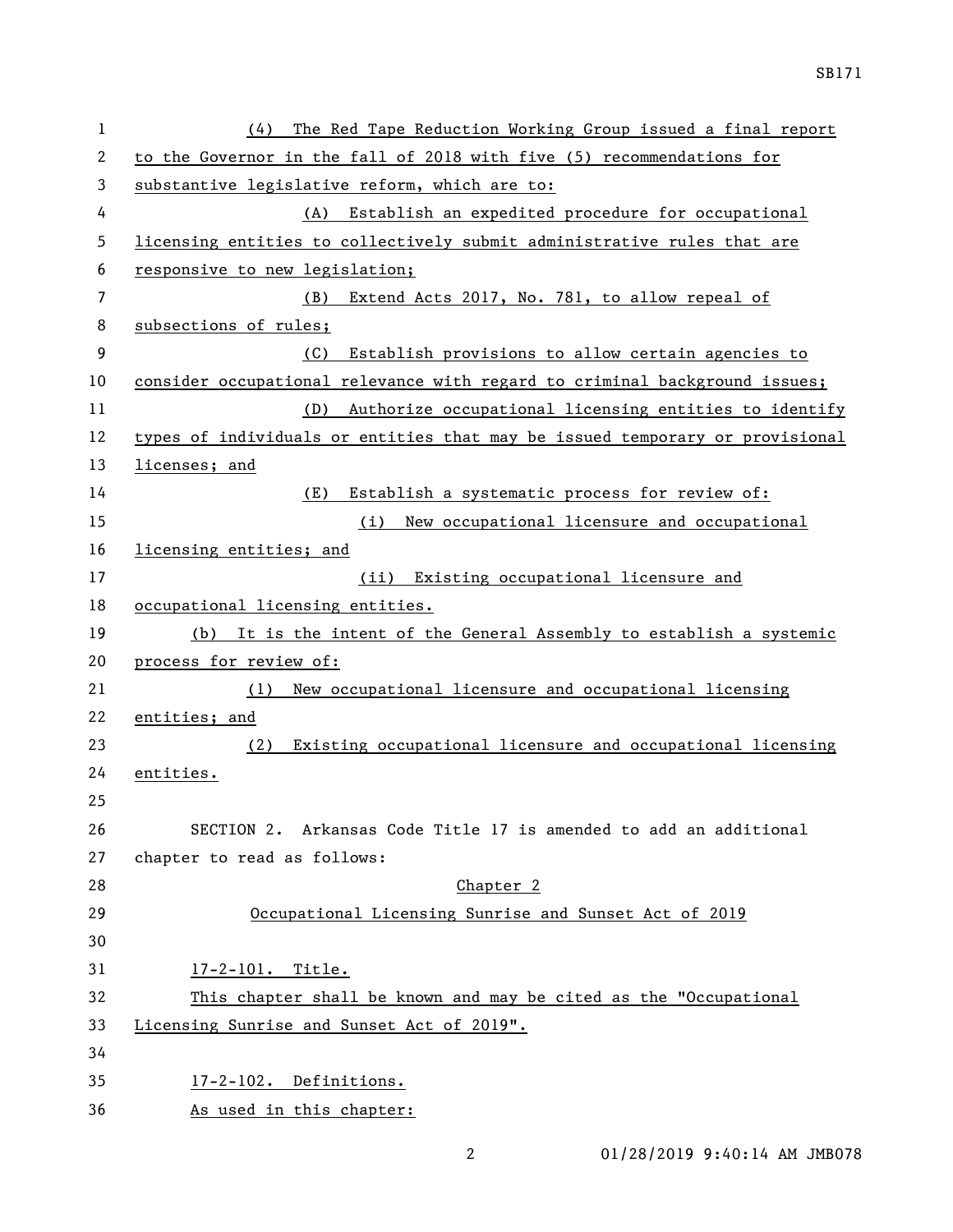| 1            | "Occupational licensing entity" means an office, board,<br>(1)                |  |  |  |  |  |
|--------------|-------------------------------------------------------------------------------|--|--|--|--|--|
| $\mathbf{2}$ | commission, department, council, bureau, or other agency of state government  |  |  |  |  |  |
| 3            | having authority to license, certify, register, permit, or otherwise          |  |  |  |  |  |
| 4            | authorize an individual to engage in a particular occupation or profession;   |  |  |  |  |  |
| 5            | (2) "Occupational licensure" means a license, certificate,                    |  |  |  |  |  |
| 6            | registration, permit, or other form of authorization required by law or a     |  |  |  |  |  |
| 7            | rule that is required for an individual to engage in a particular occupation  |  |  |  |  |  |
| 8            | or profession; and                                                            |  |  |  |  |  |
| 9            | (3) "Public health and safety interest" means protections from                |  |  |  |  |  |
| 10           | items or events that can cause disease, illness, injury to a person or damage |  |  |  |  |  |
| 11           | to property, or financial harm, or have detrimental effects on the public     |  |  |  |  |  |
| 12           | good.                                                                         |  |  |  |  |  |
| 13           |                                                                               |  |  |  |  |  |
| 14           | 17-2-103. Sunrise and Sunset Occupational Licensing Commission.               |  |  |  |  |  |
| 15           | (a) There is created the Sunrise and Sunset Occupational Licensing            |  |  |  |  |  |
| 16           | Commission.                                                                   |  |  |  |  |  |
| 17           | $(b)(1)(A)$ The Governor shall appoint seven (7) members for terms of         |  |  |  |  |  |
| 18           | four (4) years, except that the initial board shall be appointed to staggered |  |  |  |  |  |
|              |                                                                               |  |  |  |  |  |
| 19           | terms in that the term of one (1) member expires each year.                   |  |  |  |  |  |
| 20           | (B) To qualify for appointment to the commission, an                          |  |  |  |  |  |
| 21           | individual is required to have been a resident of the state for a period of   |  |  |  |  |  |
| 22           | three (3) or more years.                                                      |  |  |  |  |  |
| 23           | (2) An individual is not eligible for appointment if the                      |  |  |  |  |  |
| 24           | individual or the individual's spouse is:                                     |  |  |  |  |  |
| 25           | (A) Regulated by an occupational licensing entity to be                       |  |  |  |  |  |
| 26           | reviewed during the term for which the individual would serve;                |  |  |  |  |  |
| 27           | Employed by, participates in the management of, or<br>(B)                     |  |  |  |  |  |
| 28           | directly or indirectly has more than ten percent (10%) interest in a business |  |  |  |  |  |
| 29           | entity or other organization regulated by an occupational licensing entity to |  |  |  |  |  |
| 30           | be reviewed during the term for which the individual would serve; or          |  |  |  |  |  |
| 31           | Required to register as a lobbyist due to the<br>(C)                          |  |  |  |  |  |
| 32           | individual's activities for compensation on behalf of a profession or         |  |  |  |  |  |
| 33           | occupational licensing entity under review.                                   |  |  |  |  |  |
| 34           | (3) All vacancies on the commission shall be filled by the                    |  |  |  |  |  |
| 35           | Governor to serve for the unexpired term of the member whose place is         |  |  |  |  |  |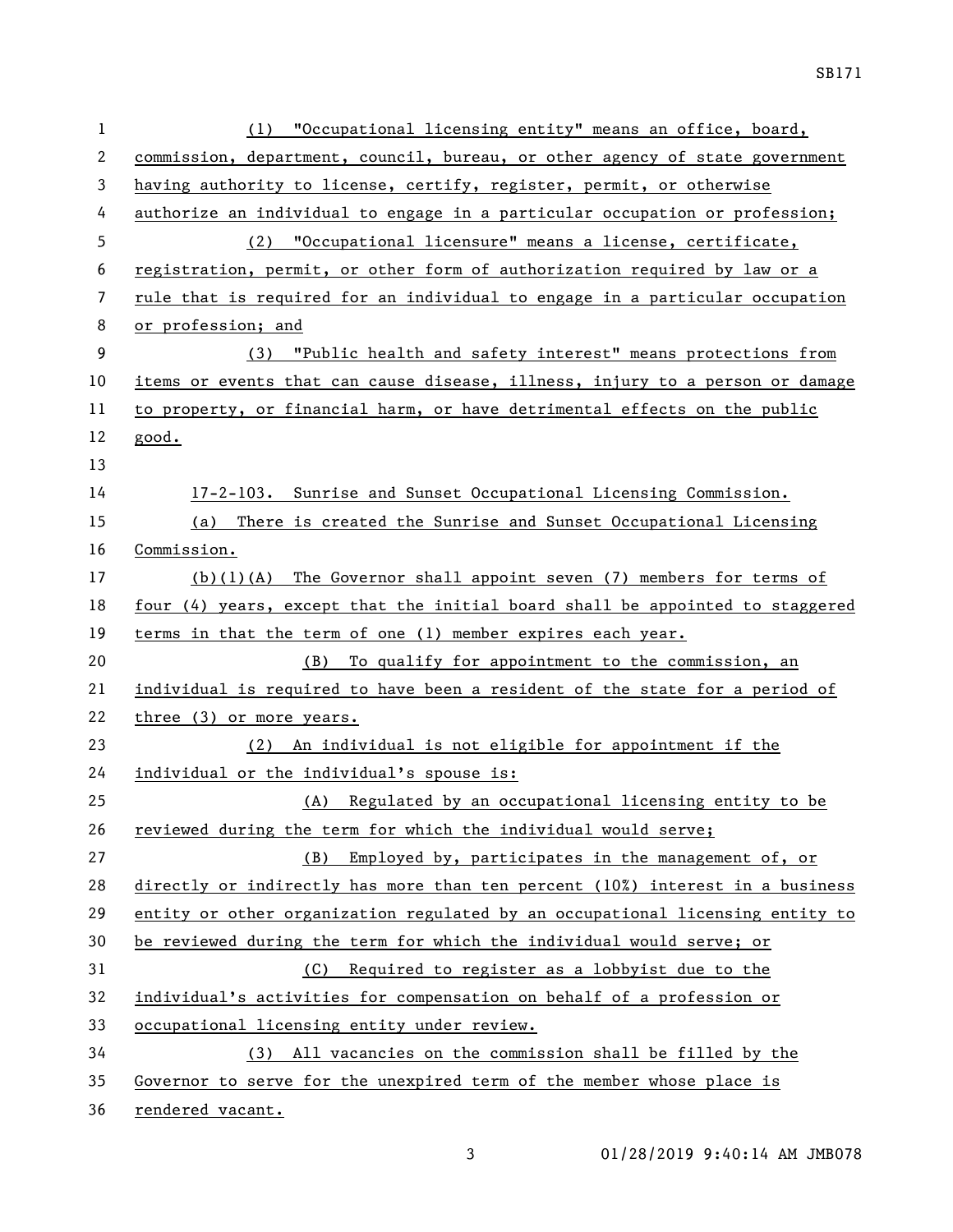| 1  | $(c)(1)$ The commission shall choose one (1) of its members as chair at      |
|----|------------------------------------------------------------------------------|
| 2  | the first meeting.                                                           |
| 3  | The Governor shall call the first meeting.<br>(2)                            |
| 4  | (3)<br>The commission shall meet at least quarterly after the first          |
| 5  | meeting.                                                                     |
| 6  | $(d)(1)$ The commission shall make and adopt all procedures, policies,       |
| 7  | and rules necessary to implement this chapter.                               |
| 8  | The commission is not exempt from the Arkansas<br>(2)                        |
| 9  | Administrative Procedure Act, § 25-15-201 et seq., or review and approval of |
| 10 | rules under $$10-3-309$ .                                                    |
| 11 | (e) The commission may:                                                      |
| 12 | (1) Contract with consultants to assist in the duties assigned               |
| 13 | under this chapter;                                                          |
| 14 | (2) Request the staff of Arkansas Legislative Audit to assist in             |
| 15 | the duties assigned under this chapter; or                                   |
| 16 | $(3)(A)$ Hire staff to assist in the duties assigned under this              |
| 17 | chapter.                                                                     |
| 18 | However, the commission shall not hire more than ten<br>(B)                  |
| 19 | $(10)$ employees.                                                            |
| 20 | (f) Each member of the commission may receive expense reimbursement          |
| 21 | and stipends in accordance with § 25-16-901 et seq.                          |
| 22 |                                                                              |
| 23 | 17-2-104. Sunrise review of proposed legislation regarding                   |
| 24 | occupational licensure and occupational licensing entities.                  |
| 25 | $(a)(1)$ No later than December 31st of an even-numbered year, a member      |
| 26 | of the General Assembly or the executive branch may submit proposed          |
| 27 | legislation that would create an occupational licensure or occupational      |
| 28 | licensing entity, or both, or significantly affect an existing occupational  |
| 29 | licensure or occupational licensing entity, or both, to the Sunrise and      |
| 30 | Sunset Occupational Licensing Commission for review.                         |
| 31 | $(2)$ A request under subdivision $(a)(1)$ of this section may be            |
| 32 | submitted after December 31st of an even-numbered year if approval is        |
| 33 | received from the chair of the commission.                                   |
| 34 | The commission shall:<br>(b)                                                 |
| 35 | (1) Review all legislation that would:                                       |
| 36 | (A) Create a new occupational licensure or occupational                      |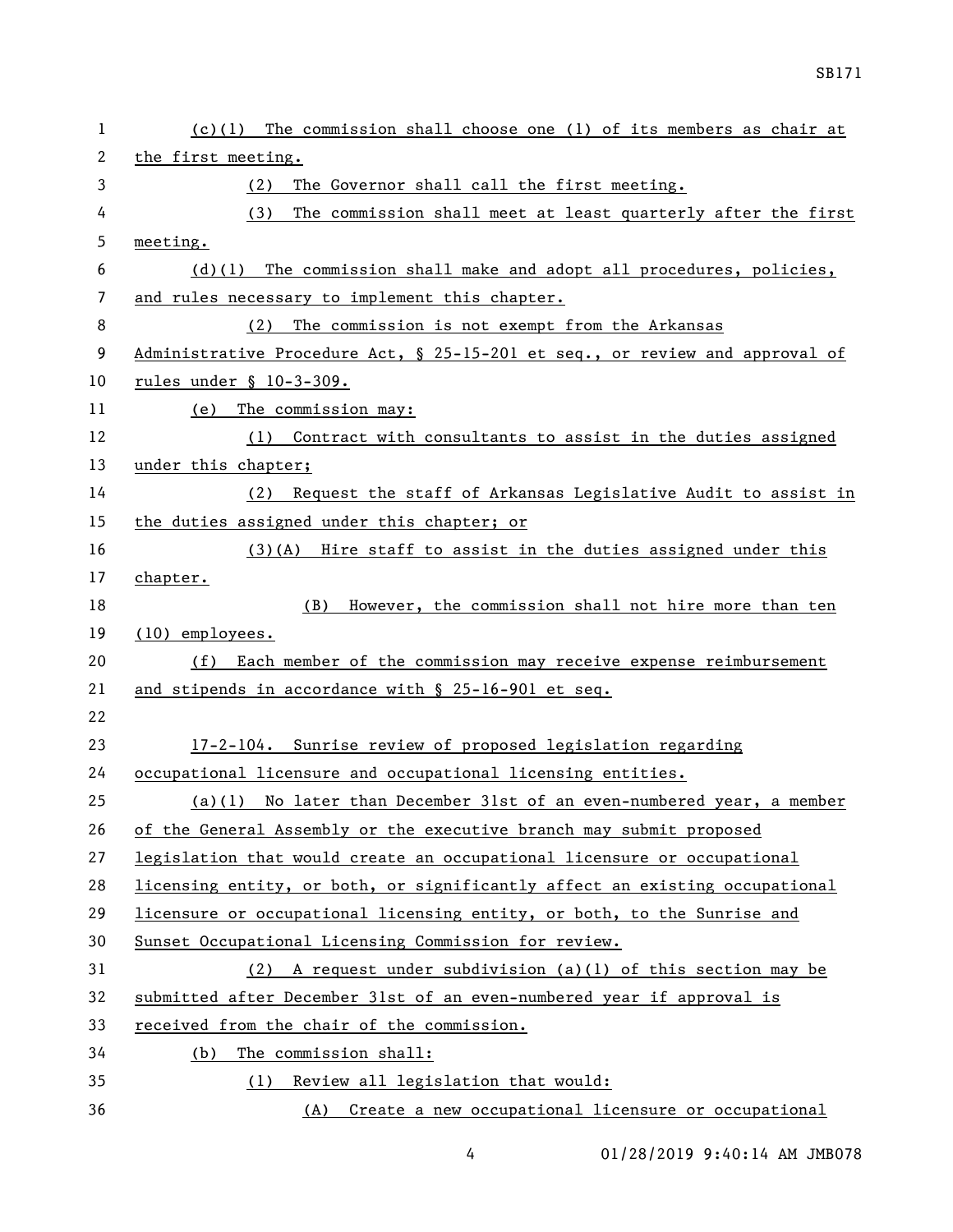| 1              | licensing entity, or both; or                                                 |  |  |  |  |  |
|----------------|-------------------------------------------------------------------------------|--|--|--|--|--|
| 2              | Significantly affect an existing occupational<br>(B)                          |  |  |  |  |  |
| 3              | licensure or occupational licensing entity, or both;                          |  |  |  |  |  |
| 4              | Determine whether:<br>(2)                                                     |  |  |  |  |  |
| 5              | The unregulated practice of the occupation would be<br>(A)                    |  |  |  |  |  |
| 6              | inconsistent with the public health and safety interest;                      |  |  |  |  |  |
| $\overline{7}$ | The public can reasonably be expected to benefit from<br>(B)                  |  |  |  |  |  |
| 8              | an assurance of initial and continuing professional skill sets or             |  |  |  |  |  |
| 9              | competencies; or                                                              |  |  |  |  |  |
| 10             | (C)<br>The public can be more effectively protected by means                  |  |  |  |  |  |
| 11             | other than state regulation; and                                              |  |  |  |  |  |
| 12             | (3) Submit recommendations to the Speaker of the House of                     |  |  |  |  |  |
| 13             | Representatives and the President Pro Tempore of the Senate regarding the     |  |  |  |  |  |
| 14             | need for the regulation of the occupation.                                    |  |  |  |  |  |
| 15             |                                                                               |  |  |  |  |  |
| 16             | 17-2-105. Sunset review of occupational licensure and occupational            |  |  |  |  |  |
| 17             | licensing entities.                                                           |  |  |  |  |  |
| 18             | $(a)(1)$ The Sunrise and Sunset Occupational Licensing Commission shall:      |  |  |  |  |  |
| 19             | (A)(i) Review the occupational licensure of all                               |  |  |  |  |  |
| 20             | occupational licensing entities on a six-year rotating basis as determined by |  |  |  |  |  |
| 21             | the commission.                                                               |  |  |  |  |  |
| 22             | (ii)(a) The occupational licensure and the                                    |  |  |  |  |  |
| 23             | occupational licensing entities shall be divided in six (6) groups to be      |  |  |  |  |  |
| 24             | determined by the commission.                                                 |  |  |  |  |  |
| 25             | The commission shall review one (1) group<br>(b)                              |  |  |  |  |  |
| 26             | each year.                                                                    |  |  |  |  |  |
| 27             | (iii) However, an occupational licensing entity may                           |  |  |  |  |  |
| 28             | be reviewed outside of the six-year rotating basis if a member of the General |  |  |  |  |  |
| 29             | Assembly makes a formal request to the commission and the chairs of the       |  |  |  |  |  |
| 30             | commission approve the request;                                               |  |  |  |  |  |
| 31             | Consider the following:<br>(B)                                                |  |  |  |  |  |
| 32             | Whether the occupational licensure serves a<br>(i)                            |  |  |  |  |  |
| 33             | meaningful, defined public health and safety interest and provides the least  |  |  |  |  |  |
| 34             | restrictive form of regulation that will adequately protect the public health |  |  |  |  |  |
| 35             | and safety interest;                                                          |  |  |  |  |  |
| 36             | The extent to which the regulatory objective of<br>(ii)                       |  |  |  |  |  |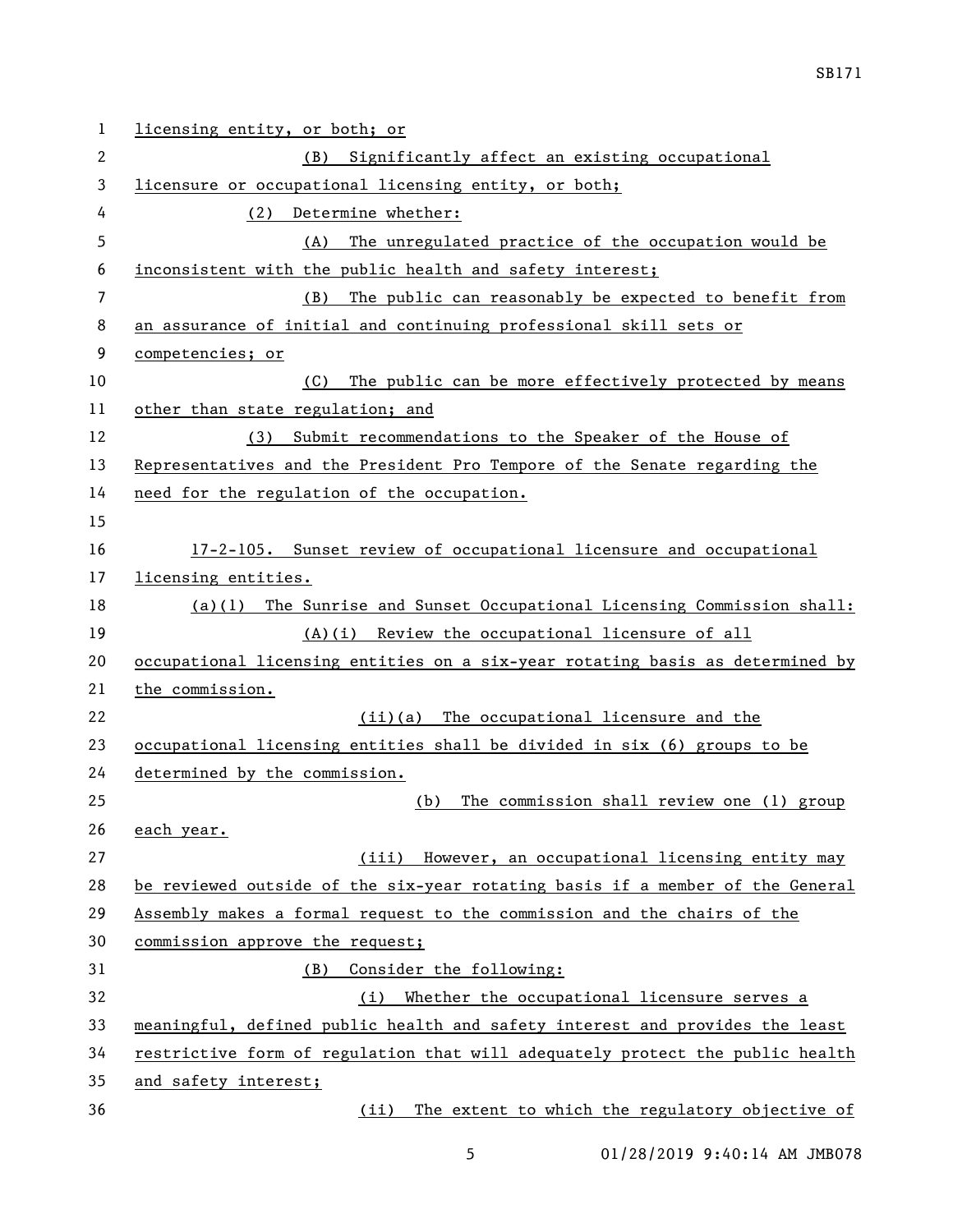| 1  | the occupational licensure may be achieved through market forces, private or |  |  |  |  |  |
|----|------------------------------------------------------------------------------|--|--|--|--|--|
| 2  | industry certification and accreditation programs, or enforcement of other   |  |  |  |  |  |
| 3  | laws;                                                                        |  |  |  |  |  |
| 4  | The extent to which occupational licensure<br>(iii)                          |  |  |  |  |  |
| 5  | ensures that applicants have occupational skill sets or competencies that    |  |  |  |  |  |
| 6  | correlate with a public health and safety interest and the effect that the   |  |  |  |  |  |
| 7  | occupational licensure has on applicants, particularly individuals with      |  |  |  |  |  |
| 8  | moderate or low incomes who are seeking to enter the occupation or           |  |  |  |  |  |
| 9  | profession; and                                                              |  |  |  |  |  |
| 10 | The impact of regulation, including the extent<br>(iv)                       |  |  |  |  |  |
| 11 | to which occupational licensure stimulates or restricts competition and      |  |  |  |  |  |
| 12 | affect consumer choice and the cost of services; and                         |  |  |  |  |  |
| 13 | (C) Make recommendations on:                                                 |  |  |  |  |  |
| 14 | The abolition, transfer, continuation, or<br>(i)                             |  |  |  |  |  |
| 15 | reorganization of each occupational licensing entity and on the need for the |  |  |  |  |  |
| 16 | performance of the functions of the agency and its advisory committees; and  |  |  |  |  |  |
| 17 | (ii) The abolition, transfer, continuation, or                               |  |  |  |  |  |
| 18 | reorganization of the occupational licensure.                                |  |  |  |  |  |
| 19 | Under a timeline as determined by the commission, an occupational<br>(b)     |  |  |  |  |  |
| 20 | licensing entity shall:                                                      |  |  |  |  |  |
| 21 | $(1)(A)$ File a report with the Governor, the General Assembly,              |  |  |  |  |  |
| 22 | and the commission.                                                          |  |  |  |  |  |
| 23 | The report shall consist of:<br>(B)                                          |  |  |  |  |  |
| 24 | (i) Occupational licensure requirements for each                             |  |  |  |  |  |
| 25 | occupational title licensed;                                                 |  |  |  |  |  |
| 26 | Fees and penalties associated with the<br>(ii)                               |  |  |  |  |  |
| 27 | occupational licensure;                                                      |  |  |  |  |  |
| 28 | (iii) The number of individuals licensed for each                            |  |  |  |  |  |
| 29 | occupational title licensed;                                                 |  |  |  |  |  |
| 30 | (iv) A statement regarding whether the occupational                          |  |  |  |  |  |
| 31 | licensure is required by state or federal law; and                           |  |  |  |  |  |
| 32 | Any other relevant information determined by the<br>(v)                      |  |  |  |  |  |
| 33 | Legislative Council;                                                         |  |  |  |  |  |
| 34 | Appear in a public hearing of the commission to discuss the<br>(2)           |  |  |  |  |  |
| 35 | report prepared by the occupational licensing entity; and                    |  |  |  |  |  |
| 36 | (3) Provide any assistance requested to the commission regarding             |  |  |  |  |  |